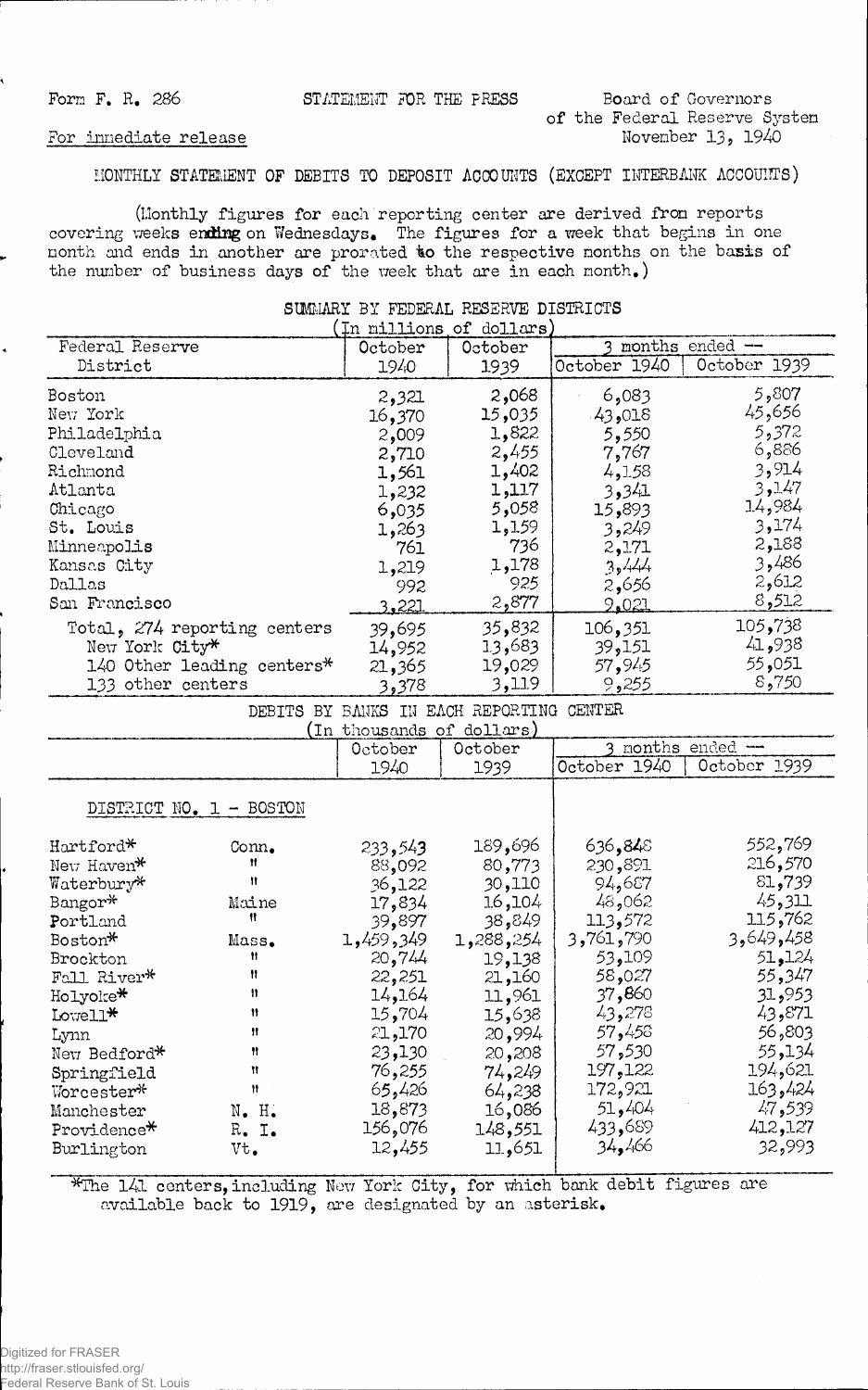Form  $F$ .  $R$ . 286-a

l

e

÷,

| DEBITS BY BANKS IN EACH REPORTING CENTER  |                               |                           |                  |                        |                    |
|-------------------------------------------|-------------------------------|---------------------------|------------------|------------------------|--------------------|
|                                           |                               | (In thousands of dollars) |                  |                        |                    |
|                                           |                               | October                   | October          |                        | 3 months ended -   |
|                                           |                               | 1940                      | 1939             | 0ct. 1940              | Oct. 1939          |
|                                           | DISTRICT NO. 2 - NEW<br>YORK  |                           |                  |                        |                    |
| Stamford                                  | Conn.                         | 22,581                    | 20,397           | 60,203                 | 56,192             |
| Montclair                                 | $N$ . J.                      | 14,882                    | 16,329           | 40,578                 | 45,056             |
| Newark                                    | Ħ                             | 343,269                   | 329,185          | 970,415                | 932,510            |
| Northern New Jersey                       |                               |                           |                  |                        |                    |
| Clearing House Association                |                               | 178,045                   | 171,686          | 478,288                | 464,930            |
| Passaic*                                  | $N_{\bullet}$ J.              | 35,877                    | 29,913           | 98,436                 | 83,143             |
| Alban <sup>, N</sup>                      | N.Y.                          | 245,098                   | 227,733          | 627,071                | 574,684            |
| Binghamton*                               | Ħ                             | 22,846                    | 21,035           | 65,234                 | 62,718             |
| Buffalo*                                  | 11                            | 254,177                   | 241,486          | 694,627                | 681,866            |
| Elmira                                    | Ħ                             | 15,306                    | 14,765           | 42,789                 | 42,640             |
| $J$ amestown                              | Ħ                             | 15,505                    | 14,200           | 41,615                 | 38,938             |
| New York*                                 | Ħ                             | 14,952,450                | 13,682,597       | 39,150,528             | 952, 937, 44       |
| Poughkeepsie                              | n                             | 15,543                    | 14,990           | 43,688                 | 41,765             |
| ${\tt Rochester*}$                        | 11                            | 128,124                   | 124,657          | 357,151                | 348,290            |
| Syracuse*                                 | Ħ                             | 93,381                    | 90,436           | 254,155                | 248,125            |
| Utica                                     | Ħ                             | 32,984                    | 885و35           | 93,101                 | 97,072             |
|                                           |                               |                           |                  |                        |                    |
|                                           | DISTRICT NO. 3 - PHILADELPHIA |                           |                  |                        |                    |
| Wilmington*                               | Del.                          | 114,852                   | 108,206          | 326,085                | 301,476            |
| $C_{a}$ nden                              | $N_{\bullet}$ J.<br>n         | 59,955                    | 56,928           | 161,089                | 854ء 156           |
| $\operatorname{Trenton}^{\boldsymbol{*}}$ |                               | 89,213                    | 69,801           | 243,422                | 212,811            |
| Allentown                                 | Penna.                        | 29,616                    | 28,138           | 81,621                 | 77,740             |
| Altoona*                                  | n<br>n                        | 12,532                    | 10,546           | 34,786                 | 30,632             |
| Chester*                                  |                               | 18,380                    | 15,380           | 47,033                 | 41,185             |
| Harrisburg                                | Ħ                             | 42,038                    | 559و38           | 127,468                | 109,570            |
| Hazleton                                  | 11                            | 11,444                    | 11,837           | 090و31                 | 32,788             |
| Johnstown                                 | 11                            | 17,967                    | 16,261           | 51,818                 | 45,390             |
| Lancaster*                                | n<br>Ħ                        | 28,264                    | 27,355           | 75,071                 | 76,575             |
| Lebanon                                   | n                             | 7,761                     | 7,185            | 22,231                 | 866و20             |
| Norristown                                |                               | 11,251                    | 10,841           | 31,478                 | 30,925             |
| Philadelphia*                             | Ħ                             | 1,413,038                 | 1,269,549        | 3,884,319              | 3,818,878          |
| Reading                                   | Ħ                             | 45,625                    | 44,190           | 124,749                | 119,524            |
| Seranton*                                 | n                             | 41,700                    | 47,838           | 127,040                | 128,157            |
| Wilkes-Barre*                             | Ħ                             | ,054ھ 26                  | 24,541           | 72,215                 | 69,791             |
| Williansport*                             | Ħ<br>n                        | 12,935                    | 11,286           | 35,406                 | 32,122             |
| York*                                     |                               | 26,258                    | 23,410           | 72,936                 | 67,034             |
| DISTRICT NO.                              | CLEVELAND<br>$4 -$            |                           |                  |                        |                    |
| Lexington*                                | Кy.                           |                           |                  |                        |                    |
| Akron*                                    | Ohio                          | 21,756                    | 20,380<br>77,763 | 60,477                 | 59,978             |
| Canton                                    | Ħ                             | 88,751<br>44,670          | 39,276           | 248,089                | 209,182<br>110,282 |
| Cincinnati                                | Ħ                             |                           | 352,492          | 125,644                | 988,691            |
| Cleveland*                                | 11                            | 362,047<br>734,522        | 651,942          | 569,006,1<br>2,056,815 |                    |
| Columbus*                                 | Ħ                             | 193,950                   | 175,324          | 561,246                | 815و794 <b>,</b> 1 |
| Day'to a <sup>*</sup>                     | 11                            | 80,735                    | 67,145           |                        | 523,307<br>194,652 |
| Hanilton                                  | Ħ                             | 12,986                    | 11,940           | 224,844<br>36,702      | 32,746             |
| Lima                                      | Ħ                             | 17,470                    | 31.8و15          | 48,320                 | 43,381             |
| Lorain                                    | π                             | 6,076                     | 5,415            | 17,931                 | 15,793             |
| Middletown                                | Ħ                             | 12,441                    | 11,753           | 36,951                 | 32,726             |
| Springfield*                              | Ħ                             | 19,770                    | 17,540           | 54,428                 | 50,398             |
| Steabenville                              | n                             | 11,236                    | 10,893           | 52,684                 | 30,987             |
| Toledo*                                   | Ħ                             | 148,725                   | 134,432          | 409٫540                | 369,088            |
| Warron                                    | 11                            | 13,216                    | 11,352           | 36,952                 |                    |
| $\gamma$ oung stown $*$                   | Ħ                             | 59,886                    | 21هُ, 55         | 171,474                | 30,502<br>155,145  |
| Zonesville                                | Ħ                             | 9,758                     | 8,758            | 27,362                 | 25,326             |
| Irati er                                  | Pa.                           | 11,792                    | 10,989           | 30,751                 | 29,309             |
| 7rio*                                     | n                             | 31,915                    | 29,385           | 92,494                 | 84,106             |
| Franklin                                  | Ħ                             | 3,668                     | 3,106            | 9,571                  | 9,162              |
| Greensburg*                               | n                             | 8,041                     | 7,910            | 24,048                 | 20,920             |
| Homestoond                                | Ħ                             | 4,003                     | 3,454            | 11,540                 | 10,016             |
| Of I Ch. ty <sup>46</sup>                 | Ħ                             | 10,722                    | 10,494           | 30,056                 | 30,409             |
| Pirthburgh*                               | 11                            | 770,738                   | 692,029          | 2,327,669              | 1,951,755          |
| Wheeling*                                 | W. Va.                        | 30,943                    | 29,917           | 85,749                 | 83,413             |
|                                           |                               |                           |                  |                        |                    |

 $\gamma$  ,  $\gamma_{\rm ex}$ 

 $\bullet$ 

Digitized for FRASER<br>http://fraser.stlouisfed.org/<br>Federal Reserve Bank of St. Louis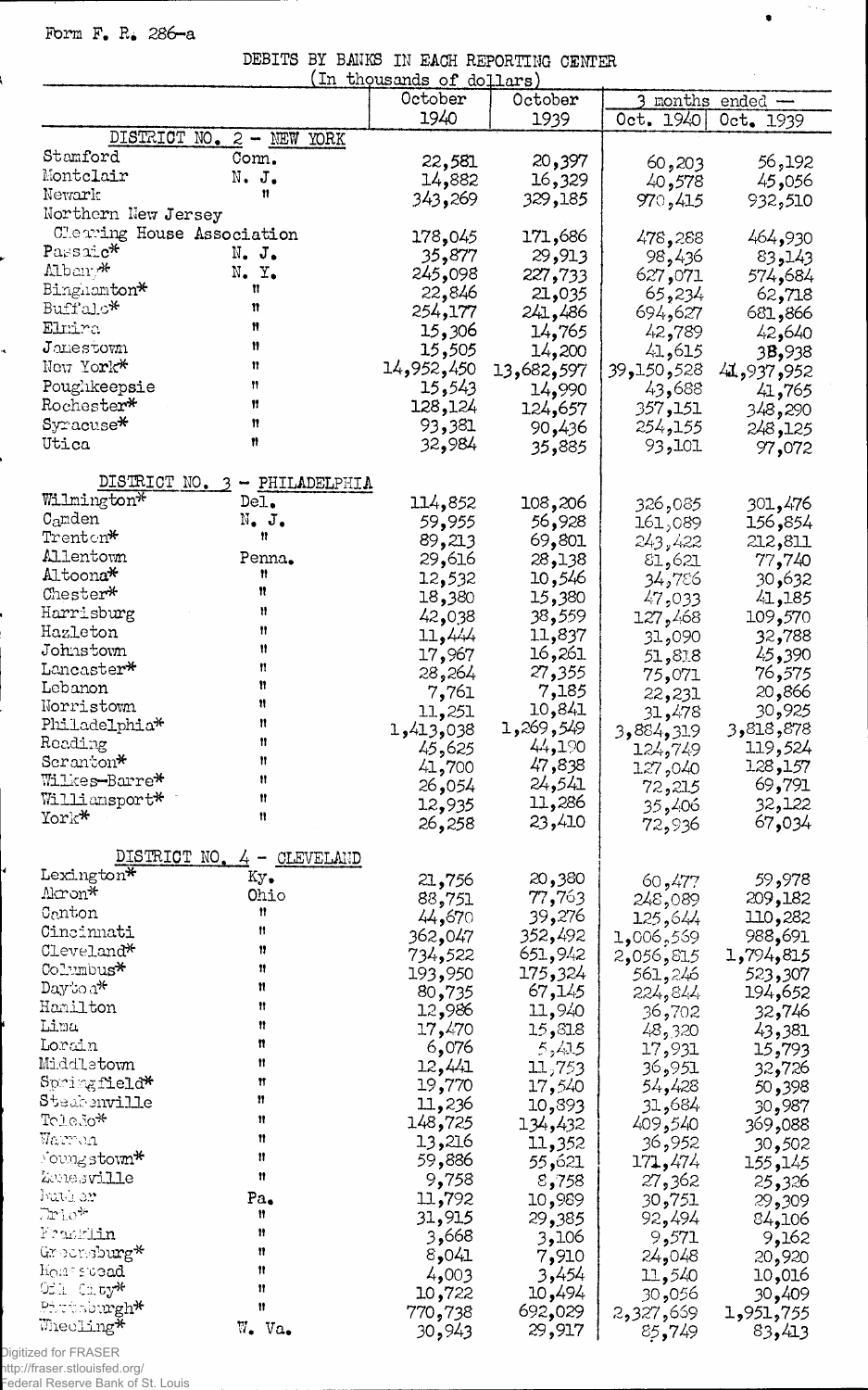**( Form F. R. 286-b**

 $\sim$ 

i.

## **DEBITS BY BANKS IN EACH REPORTING CENTER (in thousands of dollars)**

|                                                    |                   | Oct.<br>Oct.    |                   | months ended      |  |
|----------------------------------------------------|-------------------|-----------------|-------------------|-------------------|--|
|                                                    | 1940              | 1939            | Oct. 1940         | 0ct. 1939         |  |
| DISTRICT NO. 5 - RICHMOND                          |                   |                 |                   |                   |  |
| $D_{\bullet}$ $C_{\bullet}$<br>Washington          | 307,184           | 277,873         | 839,161           | 787,354           |  |
| Baltimore*<br>Md.                                  | 431,213           | 386,664         | 1,155,451         | 1,067,254         |  |
| n<br>Cumberland                                    | 8,614             | 8,859           | 25,623            | 24,238            |  |
| 11<br>Hagerstown                                   | 10,379            | 9,571           | 28,515            | 27,716            |  |
| $\mathbb{N}_\bullet$<br>Asheville<br>$C_{\bullet}$ | 16 <b>,</b> 182   | 13,006          | 44,558            | 38,403            |  |
| 11<br>Charlotte*                                   | 76,729            | 71,940          | 200,306           | 198,161           |  |
| η<br>Durham<br>ä,                                  | 54,030            | 44,114          | 135,616           | 120,953           |  |
| n<br>Greensboro                                    | 22,597            | 19,879          | 61,451            | 58,215            |  |
| n<br>Raleigh*                                      | 51,103            | 45,851          | 126,600           | 128,279           |  |
| n<br>Wilmington                                    | 13,735            | 11,571          | 37,509            | 34,299            |  |
| Ħ<br>Winston-Salem                                 | 51,050            | 45,857          | 134,371           | 128,605           |  |
| s.<br>$\mathbb{C}_{\bullet}$<br>Charleston         | 23,809            | 22,662          | 61,408            | 56,168            |  |
| n<br>Columbia <sup>*</sup>                         | 34,854            | 26,277          | 91,366            | 80,231            |  |
| n<br>Greenville*                                   | 24,460            | 22,104          | 62,743            | 60,915            |  |
| 11<br>Spartanburg                                  | 14,902            | 13,016          | 029, 37           | 34,392            |  |
| Va.<br>Danville                                    | 17,833            | 14,484          | 35,505            | 32,768            |  |
| Ħ<br>Lynchburg                                     | 15,525            | 14,767          | 43,189            | 42,833            |  |
| Ħ<br>Newport News                                  | 15,535            | 11,985          | 42,981            | 32,834            |  |
| Ħ<br>Norfolk*                                      | 62,387            | 52,433          | 265, 166          | 145,755           |  |
| 11<br>Portsmouth                                   | 5,640             | 4,188           | 16,245            | 12,499            |  |
| 11<br>Richmond*                                    | 197,573           | 187,297         | 517,268<br>87,597 | 527,331           |  |
| 11<br>Roanoke                                      | ,684 30<br>55,116 | 27,452          | 152,478           | 77,959            |  |
| W.<br>Charleston<br>$Va_{\bullet}$                 | 19,460            | 50,880          | 54,380            | 826و441           |  |
| 11<br>Huntington                                   |                   | 18,902          |                   | 52,089            |  |
| $NO - 6 - ATLANTA$<br>DISTRICT                     |                   |                 |                   |                   |  |
| Ala.<br>Birmingham*                                | 114,043           | 98,930          | 304 <b>,</b> 735  | 265 <b>,</b> 536  |  |
| 11<br>Dothan                                       | 4,018             | 3,561           | 10,152            | 9,351             |  |
| Ħ<br>Mobile*                                       | 49,580            | 42,802          | 133,447           | 117,078           |  |
| 11<br>Montgomery*                                  | 995و30            | 26,728          | 78,796            | 71,527            |  |
| Fla.<br>Jacksonville*                              | 89,541            | 75,717          | 242,395           | 213,263           |  |
| Ħ<br>Miani                                         | 54,148            | 42,567          | 142,598           | 120,279           |  |
| Ħ<br>Pensacola <sup>*</sup>                        | 11,088            | 9,044           | 30,938            | 26,339            |  |
| $\mathbf{u}$<br>Tampa*                             | 32,681            | 27,905          | 89,939            | 78,599            |  |
| Ga.<br>Albany<br>Ħ                                 | 5,955             | 5,614           | 15,809            | 14,262<br>615,814 |  |
| Atlanta*<br>Ħ                                      | 250,303           | 225,534         | 682,925           | 59,254            |  |
| Augusta*<br>Ħ                                      | 22,655            | 21,749<br>2,445 | 58,867            | 6,936             |  |
| Brunswick<br>11<br>Columbus                        | 3,018             | 17,294          | 8,990             | 46,850            |  |
| 11<br>Elberton                                     | 22,180            | 1,488           | 57,352<br>4,265   | 3,570             |  |
| 11<br>Macon*                                       | 1,880<br>19,539   | 20,422          | 52,429            | 52,088            |  |
| Ħ<br>Newnan                                        | 2,801             | 2,375           | 6,652             | 6,356             |  |
| Ħ<br>Savannah*                                     | 32,503            | 30,073          | 89,726            | 87,586            |  |
| Ħ<br>Valdosta                                      | 4,346             | 4,393           | 17,627            | 18,138            |  |
| New Orleans*<br>La.                                | 234,593           | 230,713         | 641,182           | 673,520           |  |
| Miss.<br>Hattiesburg                               | 10,267            | 5,511           | 20,140            | 15,572            |  |
| Ħ<br>Jackson                                       | 114, 31           | 29,114          | 90,623            | 82,988            |  |
| Ħ<br>Meridian                                      | 15,539            | 12,952          | 39,296            | 36,218            |  |
| Ħ<br>Vicksburg*                                    | 8,958             | 10,377          | 21,552            | 24,694            |  |
| Tenn.<br>$Chattanooga*$                            | 50,399            | 47,414          | 137,303           | 225و145           |  |
| 11<br>Knoxville*                                   | 34,680            | 31,803          | 95,329            | 93,275            |  |
| 11<br>Nashville *                                  | 95,590            | 90,049          | 268,307           | 262,660           |  |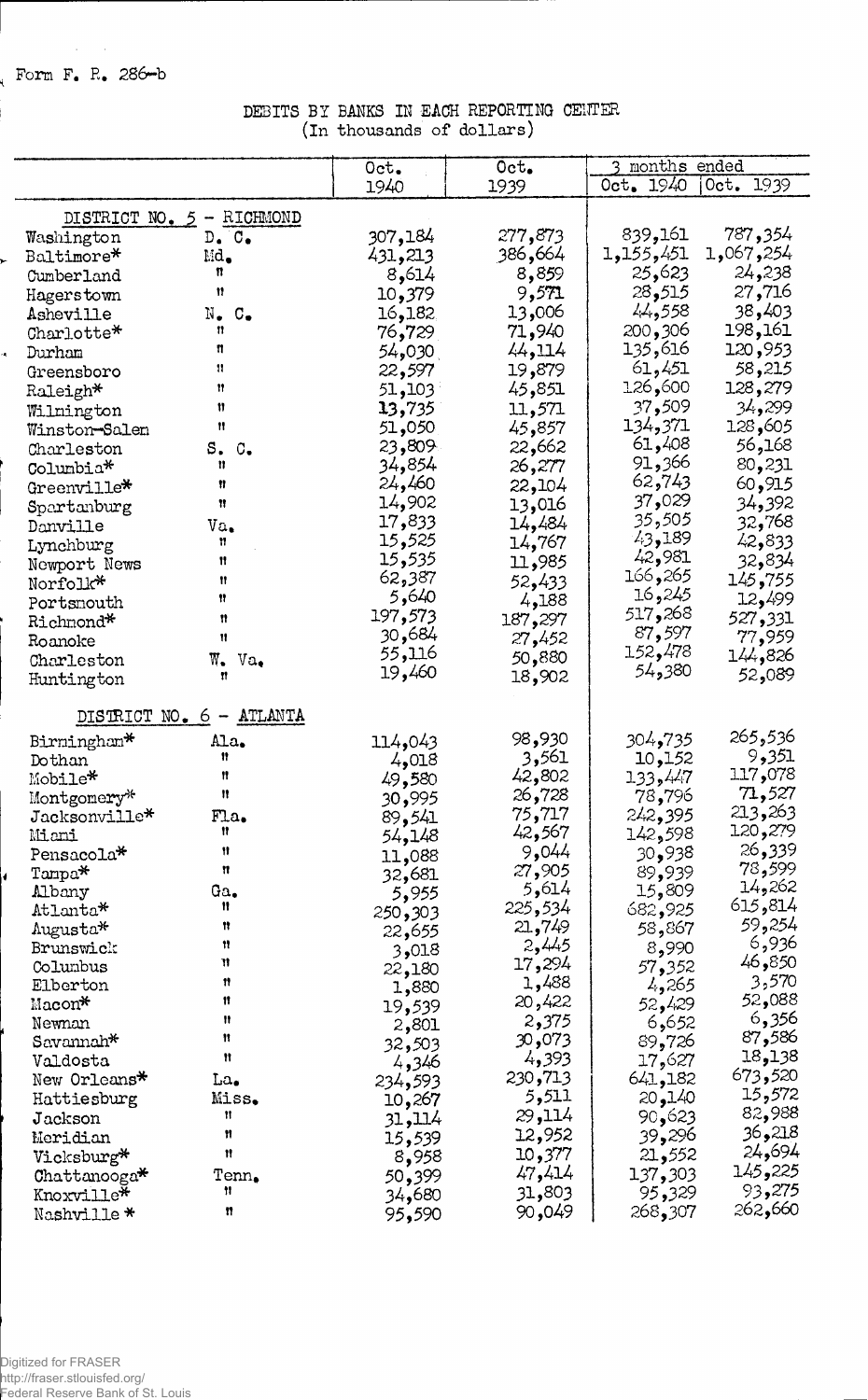## Form  $F_{\bullet}$  R. 286-c

ý

r

÷

DEBITS BY BANKS IN EACH REPORTING CENTER

|                        |                | In thousands of | dollars   |                  |                 |
|------------------------|----------------|-----------------|-----------|------------------|-----------------|
|                        |                | 0ct.            | 0ct.      | months           | ended --        |
|                        |                | 1940            | 1939      | Oct. 1940        | Oct. 1939       |
| DISTRICT NO. 7         | CHICAGO<br>-   |                 |           |                  |                 |
| Aurora                 | Ill.           | 12,718          | 11,220    | 36,392           | 33,910          |
| Bloomington*           | 11             | 14,881          | 12,694    | 40,922           | 36,818          |
| Champaign-Urbana       | 11             |                 | 18,399    | 46,944           | 46,073          |
| Chicago*               | Ħ              | 17,658          | 2,814,132 |                  | 8,723,241       |
|                        | 11             | 3,419,580       |           | 8,905,854        |                 |
| Danville               | 11             | 11,018          | 10,319    | 30,217           | 29,909          |
| Decatur*               | Ħ              | 23,049          | 27,235    | 59,147           | 62,595          |
| Elgin                  | Ħ              | 9,129           | 8,266     | 25,904           | 23,573          |
| Moline                 |                | 10,483          | 9,222     | 28,766           | 25,274          |
| Peoria*                | Ħ              | 70,043          | 61,074    | 185,761          | 170,870         |
| Rockford*              | Ħ              | 29,858          | 25,034    | 84,661           | 73,859          |
| Springfield            | Ħ              | 28,201          | 25,877    | 80,643           | 73,441          |
| Fort Wayne*            | Ind.           | 36,297          | 33,926    | 99,498           | 94,463          |
| Gary                   | n              | 21,553          | 18,835    | 57,617           | 48,959          |
| Hammond                | Ħ              | 9,891           | 8,102     | 27,635           | 23,087          |
| Indianapolis*          | 11             | 238,292         | 213,811   | 640,208          | 594,829         |
| South Bend*            | Ħ              | 50,090          | 40,125    | 131,366          | 111,040         |
| Terre Haute            | n              | 28,789          | 25,224    | 75,642           | 68,625          |
| Cedar Rapids*          | Iowa           |                 | 29,169    | 80,884           | 80,165          |
| Clinton                | n              | 30,715          | 6,529     |                  | 17,404          |
| Davenport*             | Ħ              | 7,737           | 22,553    | 20,429           | 64,289          |
|                        | n              | 25,470          |           | 67,678           |                 |
| Des Moines*            | Ħ              | 103,130         | 96,166    | 290,049          | 281,982         |
| Dubuque*               |                | 11,093          | 9,498     | 30,412           | 27,602          |
| Mason City             | π              | 11,046          | 10,956    | 30,174           | 30,287          |
| Muscatine              | Ħ              | 4,402           | 4,531     | 12,060           | 12,043          |
| Sioux City*            | Ħ              | 46,699          | 41,788    | 130,810          | 115,610         |
| Waterloo*              | Ħ              | 21,081          | 19,319    | 59,200           | 53,340          |
| Adrian                 | Mich.          | 4,956           | 3,662     | 13,056           | 10,368          |
| Battle Creek           | Ħ              | 13,667          | 11,933    | 39,120           | 36,662          |
| Bay City*              | Ħ              | 13,016          | 12,474    | 36,749           | 066و35          |
| Detroit*               | Ħ              | 1,180,428       | 933,183   | 3,057,912        | 2,567,079       |
| $F\text{lint*}$        | Ħ              | $-31,055$       | 27,046    | 85,922           | 73,309          |
| Grand Rapids*          | Ħ              | 64,165          | 59,146    | 179,946          | 170,881         |
| Jackson                | Ħ              | 17,589          | 14,491    | 47,774           | 40,933          |
| Kalamazoo*             | Ħ              | 27,261          | 23,049    | 75,476           | 66,116          |
| Lansing*               | n              | 26,881          | 24,072    | 75,049           | 68,075          |
| Saginaw                | Ħ              |                 | 24,413    |                  | 67,866          |
| Green Bay              | Wis.           | 26,563          | 15,823    | 72,775<br>49,858 | 47,024          |
| Manitowoc              | Ħ              | 17,686          | 7,407     |                  | 20,969          |
| Milwaukee*             | Ħ              | 7,958           |           | 21,485           | 780,745         |
|                        | Ħ              | 282,340         | 271,022   | 779,703          |                 |
| Oshkosh                | Ħ              | 9,924           | 9,167     | 27,502           | 27,302          |
| Sheboygan              |                | 18,710          | 16,915    | 51,369           | 48,750          |
| DISTRICT NO. 8         | ST. LOUIS<br>⊸ |                 |           |                  |                 |
| El Dorado              | Ark.           |                 | 5,812     | 16,606           | 16,336          |
| Fort Smith             | Ħ              | 6,033           |           |                  |                 |
|                        | Ħ              | 16,074          | 13,494    | 41,766           | 36 <b>,</b> 790 |
| Helena                 | n              | 2,622           | 3,446     | 5,039            | 7,336           |
| Little Rock*           |                | 51,102          | 46,892    | 123,549          | 125,384         |
| Pine Bluff             | Ħ              | 11,613          | 10,617    | 26,514           | 27,433          |
| Texarkana              | n              |                 |           |                  |                 |
| (See also Tex.)        |                | 3,782           | 3,779     | 10,347           | 10,327          |
| East St. Louis & Nat'l |                |                 |           |                  |                 |
| Stock Yards            | Ill.           | 49,177          | 41,629    | 133,866          | 118,902         |
| Quincy                 | n              | 9,510           | 9,075     | 26,702           | 24,924          |
| Evansville*            | Ind.           | 36,971          | 32,587    | 100,225          | 91,797          |
| Louisville*            | Кy.            | 180,120         | 159,869   | 492,447          | 458,082         |
| Owensboro              | Ħ              | 6,476           | 6,402     | 18,595           | 23,846          |
| Greenville             | Miss.          | 7,726           | 7,043     | 16,529           | 16,952          |
| St. Louis <sup>*</sup> | Mo,            | 638,446         | 600,917   | 680و719,5        | 600, 698, 1     |
| Sedalia                | 11             | 2,185           | 2,081     | 6,430            | 6,158           |
| Springfield            | Ħ              | 17,545          | 15,307    | 49,065           | 44,175          |
| Memphis*               | Tenn.          | 223,758         | 199,689   | 461,579          | 466,981         |
|                        |                |                 |           |                  |                 |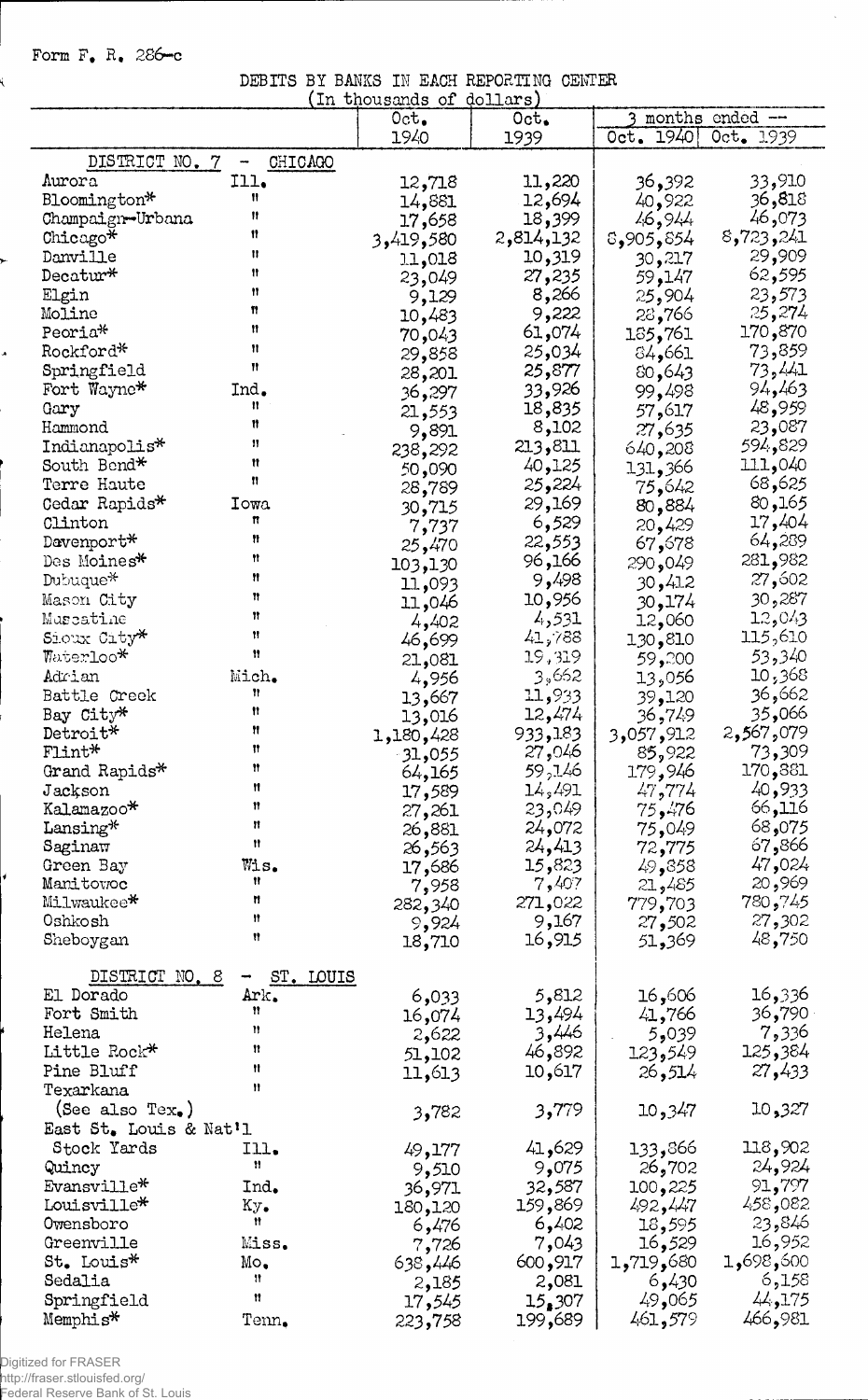$\mathbf{A}$ 

J

## DEBITS BY BANKS IN EACH REPORTING CENTER (In thousands of dollars)

|                   |                               | Oct.     | Oct.    |                  | 3 nonths ended $-$ |
|-------------------|-------------------------------|----------|---------|------------------|--------------------|
|                   |                               | 1940     | 1939    | 0ct. 1940        | Oct. 1939          |
|                   |                               |          |         |                  |                    |
|                   | DISTRICT NO. 9 - MINNEAPOLIS  |          |         |                  |                    |
| Duluth*           | Minn.                         | 52,707   | 56,927  | 072و145          | 162,343            |
| Minneapolis*      | 11.                           | 360,821  | 365,877 | 1,084,438        | 1,142,711          |
| Red Wing          | 11                            | 2,006    | 1,962   | 5,841            | 5,573              |
| St. Paul*         | 11                            | 186,910  | 167,628 | 516,655          | 490,148            |
| South St. Paul    | n                             | 35,864   | 32,313  | 89,058           | 81,532             |
| Winona            | Ħ                             | 6,214    | 6,334   | 17,459           | 17,523             |
| Billings*         | Mont.                         | 15,407   | 13,484  | 40,017           | 36,422             |
| Helena*           | Ħ                             | 12,785   | 13,496  | 36,491           | 37,098             |
| Dickinson         | N. D.                         | 1,894    | 2,244   | 4,718            | 5,651              |
| Fargo*            | Ħ                             | 28,503   | 23,722  | 70,012           | 62,657             |
| Grand Forks*      | Ħ                             | 7,049    | 6,234   | 18,240           | 17,160             |
| Janestown         | Ħ                             | 2,224    | 1,991   | 5,811            | 5,324              |
| Liinot            | $^{\bullet}$                  | 6,279    | 4,865   | 15,621           | 13,367             |
| Aberdeen*         | S. D.                         | 6,159    | 5,441   | 17,636           | 15,324             |
| Sioux Falls       | Ħ                             | 20,633   | 18,514  | 56,682           | 52,201             |
| La Crosse         | Wis.                          | 10,664   | 9,539   | 29,426           | 28,348             |
| Superior*         | 11                            | 5,272    | 4,931   | 15,214           | 14,886             |
|                   |                               |          |         |                  |                    |
|                   | DISTRICT NO. 10 - KANSAS CITY |          |         |                  |                    |
| Colorado Springs* | Colo.                         | 14,625   | 15,796  | 40,623           | 47,135             |
| Denver*           | Ħ                             | 174,999  | 172,697 | 492,988          | 506,578            |
| Grand Junction    | 11                            | 4,069    | 4,283   | 11,777           | 12,493             |
| Pueblo*           | $\mathbf{H}$                  | 16,090   | 17,718  | 48,184           | 52,716             |
| Atchison          | Kans.                         | 3,293    | 3,022   | 268و9            | 9,026              |
| Hutchinson        | 11                            | 11,819   | 10,623  | 35,778           | 33,720             |
| Independence      | n                             | 2,654    | 2,522   | 7,750            | 7,487              |
| Kansas City*      | Ħ                             | 17,400   | 16,560  | 48,785           | 48,418             |
| Lavrence          | Ħ                             | 3,676    | 3,968   | 10,139           | 10,838             |
| Pittsburg         | Ħ                             | 4,215    | 3,845   | 11,448           | 10,642             |
| Topeka*           | Ħ                             | 16,270   | 15,612  | 47,499           | 51,116             |
| Wichita*          | Ħ                             | 52,238   | 44,898  | 142,430          | 134,332            |
| Joplin*           | Mo.                           | 10,192   | 11,498  | 28,613           | 31,616             |
| Kansas City*      | 11                            | 865, 339 | 324,227 | 956,989          | 973,022            |
| St. Joseph*       | Ħ                             | 31,209   | 29,219  | 86,332           | 84,471             |
| Frenont           | Neb.                          | 2,965    | 2,556   | 8,358            | 7,816              |
| Lincoln           | Ħ                             | 30,161   | 30,769  | 86,018           | 88,489             |
| Onaha*            | Ħ                             | 161,343  | 149,527 | 455,385          | 456,180            |
| Albuquerque*      | N. M.                         | 20,487   | 16,948  | 53,986           | 48,103             |
| Bartlesville*     | Okla.                         | 306و 26  | 30,522  | 76,341           | 91,548             |
| Enid              | n                             | 10,319   | 9,808   | 32,886           | 33,741             |
| Guthrie           | Ħ                             | 1,770    | 1,592   | 4,347            | 4,351              |
| Muskogee*         | n                             | 9,999    | 9,805   | 24,343           | 25,650             |
| Oklahona City*    | n                             | 98,852   | 101,593 | 280,638          | 290,094            |
| Olanulgee         | 11                            | 2,624    | 2,579   | 7,155            | 7,446              |
| Tulsa*            | n                             | 134,084  | 128,791 | 383 <b>,</b> 447 | 372,907            |
| Casper            | $\mathbb{W}$ yo.              | 8,789    | 7,778   | 22,146           | 19,327             |
| Cheyenne          | Ħ                             | 9,136    | 9,425   | 25,640           | 26,702             |